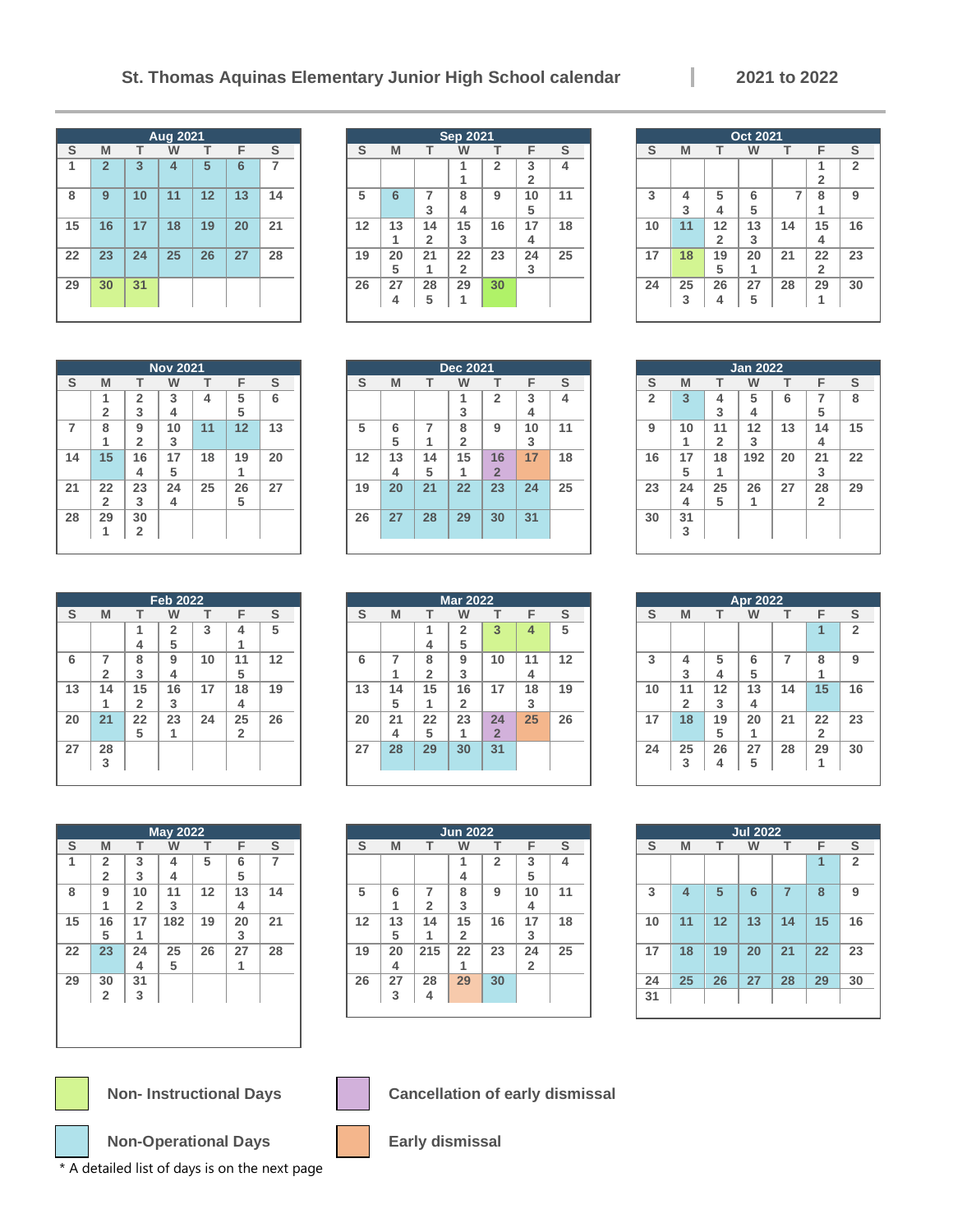# **Calendar of Events 2021 - 2022**

| September | 1st First Day of School<br>$6th$ Labour Day – no classes<br>9 <sup>th</sup> Meet the Teacher Evening                                                                                                                                         |
|-----------|----------------------------------------------------------------------------------------------------------------------------------------------------------------------------------------------------------------------------------------------|
|           | 30 <sup>th</sup> National Day for Truth and Reconciliation                                                                                                                                                                                   |
| October   | 11 <sup>th</sup> Thanksgiving - no classes<br>18th Faith Formation Day - no classes<br>26th Picture Day                                                                                                                                      |
| November  | 8 <sup>th</sup> Picture Retakes<br>11 <sup>th</sup> Remembrance Day<br>12 <sup>th</sup> - 15 <sup>th</sup> Fall Break - no classes                                                                                                           |
| December  | 9 <sup>th</sup> Demonstration of Learning<br>Christmas Performance (TBA)<br>16th Advent Celebration & Full Day<br>17th St. Thomas Aquinas Christmas Morning and Early Dismissal<br>20 <sup>th</sup> - Jan 4 <sup>th</sup> Christmas Vacation |
| January   | 4 <sup>th</sup> Classes Resume<br>28 <sup>th</sup> St. Thomas Aquinas Feast Day                                                                                                                                                              |
| February  | $21st$ Family Day – no classes                                                                                                                                                                                                               |
| March     | 2 <sup>nd</sup> Ash Wednesday<br>3rd & 4th Teachers Convention - no classes<br>17 <sup>th</sup> Demonstration of Learning<br>24th Full Day<br>25 <sup>th</sup> Early Dismissal<br>28th- 3rd Spring Break                                     |
| April     | 4 <sup>th</sup> Classes Resume<br>$15th$ Good Friday – no classes<br>18th Easter Monday - no classes                                                                                                                                         |
| May       | 9 <sup>th</sup> Gr 9 ELA PAT Part A<br>11 <sup>th</sup> Gr.6 LA PAT Part A<br>23 <sup>rd</sup> Victoria Day - no classes                                                                                                                     |
| June      | 16th Gr. 6 & 9 Math Part A PAT<br>17th Gr. 6 & 9 ELA Part B PAT<br>20 <sup>th</sup> Gr. 6 & 9 Social Studies PAT<br>22 <sup>nd</sup> Gr. 6 & 9 Science PAT<br>24th Gr. 6 & 9 Math PAT<br>29th Last Day of School (Half Day)                  |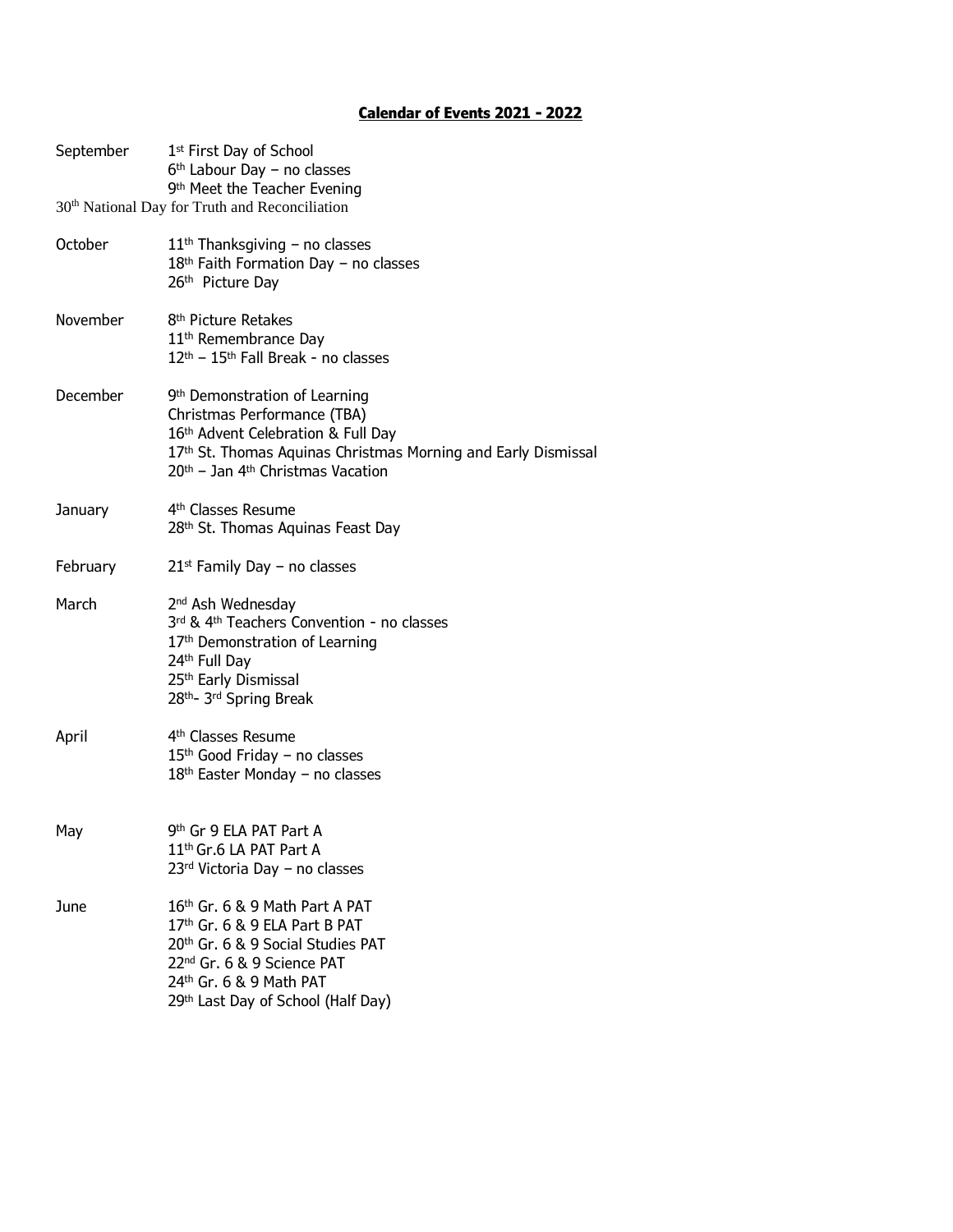# Health, Safety, and Security

# *Absentee Check Program*

Attendance at school is monitored by the homeroom teachers. **If your child is to be absent from school or must be dismissed early for a medical appointment, please:** 

- **a. Enter the absence in Powerschool by logging into the parent portal and selecting Attendance Request**
- **b. Contact the School Office by telephone (780-409-2604) during regular office hours 8:00 a.m. until 4:00 p.m. each weekday, to speak to someone; or leave a recorded message outside of regular school hours. -OR**
	- **c. Send a note to the homeroom teacher, prior to the absence.**

An unexplained absence will result in a telephone call to the parent. Please, help us to ensure the safety of your child by following this procedure and by keeping the office informed of current phone numbers.

# *Bicycles*

Students are permitted to ride bicycles to and from school. Our bicycle rack is located at the front of the school, please ensure your child has a secure bike lock that they know how to use.

Students are asked to walk their bicycles on the sidewalk and playground area for safety reasons. Students are to use their bicycles as transportation only and are not allowed to ride at recess or lunch times as a recreational activity. Every attempt is made to provide for proper security of this area. The school cannot be held responsible for theft of bicycles or bicycle accessories. Parents are advised that citywide incidents of vandalism and theft of expensive bicycles is quite high. Parents should also consider registering the serial number of the bicycle in a "Home Log Book" or online at the EPS www.BikeIndex.org. as this is necessary in police action. A call to your insurance company ensuring proper coverage is also advised.

# *Capital Health*

Capital Health works together with schools and community agencies to provide a range of coordinated community health and support services for school-aged children and their families. Our common goal is to build on the health and education potential of students by providing nursing, immunization, speech and language, and dental services in targeted schools.

# *Custody Information*

If there is a parental custody arrangement, separation agreement, or a court order that deals with your child, the school requires a notarized copy to place in the student file.

# *Encouraging Independence*

Teaching student independence is one of the main jobs for parents and schools. If we do our jobs right, children will be self-reliant. We should try to let children do any task for themselves that they can. As soon as they can tie their shoes, we expect them to tie their shoes. This doesn't mean we won't help or don't want to help; it means we want them to become independent and self-reliant. For younger children, it means gradually backing away. Allow them to carry their own backpack and remove their own scarf and mitts. As they become more self-reliant, they will become much more confident when help is not immediately available. This self-reliance will transfer to subject instruction activities as well. For older children, this means teaching them the responsibility of managing their own homework assignments and study time. You need to continue to monitor and guide this practice until they are self-reliant in this area. Your child is responsible for his/her progress.

# *Emergency Evacuation*

There are a number of causes that could potentially lead to the evacuation of the school buildings; a major gas leak, a fire, total loss of utility services. If it was determined that the school was unsafe to return to, parents would be notified by phone or text to come and pick up their child. Practices of emergency procedures are scheduled during the year, so students are familiar with expectations. It is important for you to update the school with new phone numbers and e-mail addresses.

#### *Medication to Students*

School Board policy requires that the doctor and at least one parent sign a form indicating the nature and dispensing of required prescription medication for those students who require medication at school. This includes both over the counter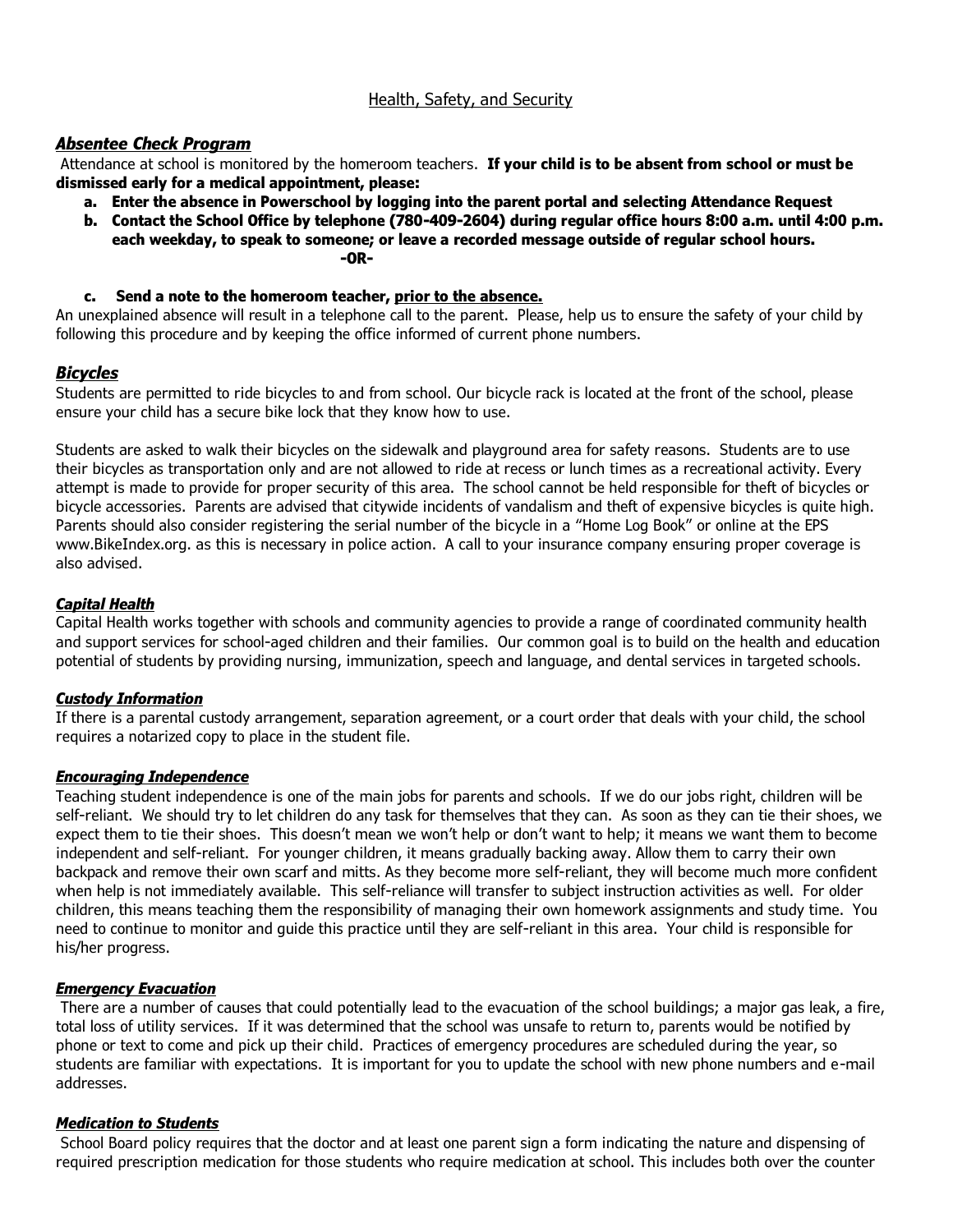as well as prescribed medication. For the safety of your child and others, do not send medication of any kind to school with your child without speaking to your child's teacher or informing the administration. Forms are available at the school office.

# *Medical Alerts*

Parents need to keep the school staff updated on your child's medical conditions. If they require any special considerations, either in class or in the gym resulting from an illness or a condition our staff need to be informed, please either phone the school to discuss this or send a note letting us know what needs to be done to ensure your child's medical condition is taken care of.

# *Safety and Security*

The safety of our students and all people in our building is a priority. We have put into place several procedures to help ensure everyone's safety. For example: our video surveillance system for all main areas and outside our building, our absentee check program, safety programs for children and making sure we identify people visiting our school. All outside doors are kept locked throughout the day, except during inclement weather when they will be unlocked at 7:50 a.m. Students are to use the main entrance when arriving late, to have their agenda books stamped by the secretary before proceeding to their classrooms. We ask that if there are any changes to the regular pick-up and drop-off routine of your children that we are kept informed.

# *School Patrols*

We hope to have patrols in place September 2021. More information will follow.

# *Dropping off and Picking up Your child Safely*

Students are to be dropped off and picked up safely from school. You are not allowed to drop your child off in the bus zone in front of the school. No drop offs, or pickups are to happen in the crosswalks. No drop offs or pickups are to happen in the staff parking lot. We ask that you do not jay walk, help your child understand the rules and walk with them across the street.

With your cooperation your children will be safe.

# *Visitors to the School*

For the protection, safety, and minimal disruption to learning of all children at the school, all visitors are required to sign in at the school office. If you wish to see a teacher, please arrange an appointment prior to coming to the school. These procedures are for the safety of everyone and minimize disruptions to instructional time. We thank you for your cooperation with the following section of the Province of Alberta School Act, which states:

Province of Alberta School Act, Prohibited Activities

27(1) No person shall

- (a) disturb or interrupt the proceedings of a school,
- (b) disturb or interrupt the proceedings of a school meeting or board meeting, or
- (c) loiter or trespass in a school building or on property owned by a board.
- (2) No person shall canvass, sell or offer to sell goods, services or merchandise to a teacher or a student in a school without the prior approval of the board.

# **Parent Connection**

# *Communication to Parents*

Our Website, and Swift Connect; e-mail and text messages to parents are our prime instruments in keeping parents informed about school events.

We strongly recommend checking our website regularly to find out the most up to date information. Our web address is [www.stthomasaquinas.ecsd.net](http://www.stthomasaquinas.ecsd.net/)

Another important method of communication is Power School. Ongoing assessment and feedback are an important part of quality education, and your student's teacher is using Power School to relay this information. You can and should sign onto Power School regularly to find out your child's grade standing as well as assignments that are due, and incomplete. A formal report card will not be sent home as all information will be available using Power School.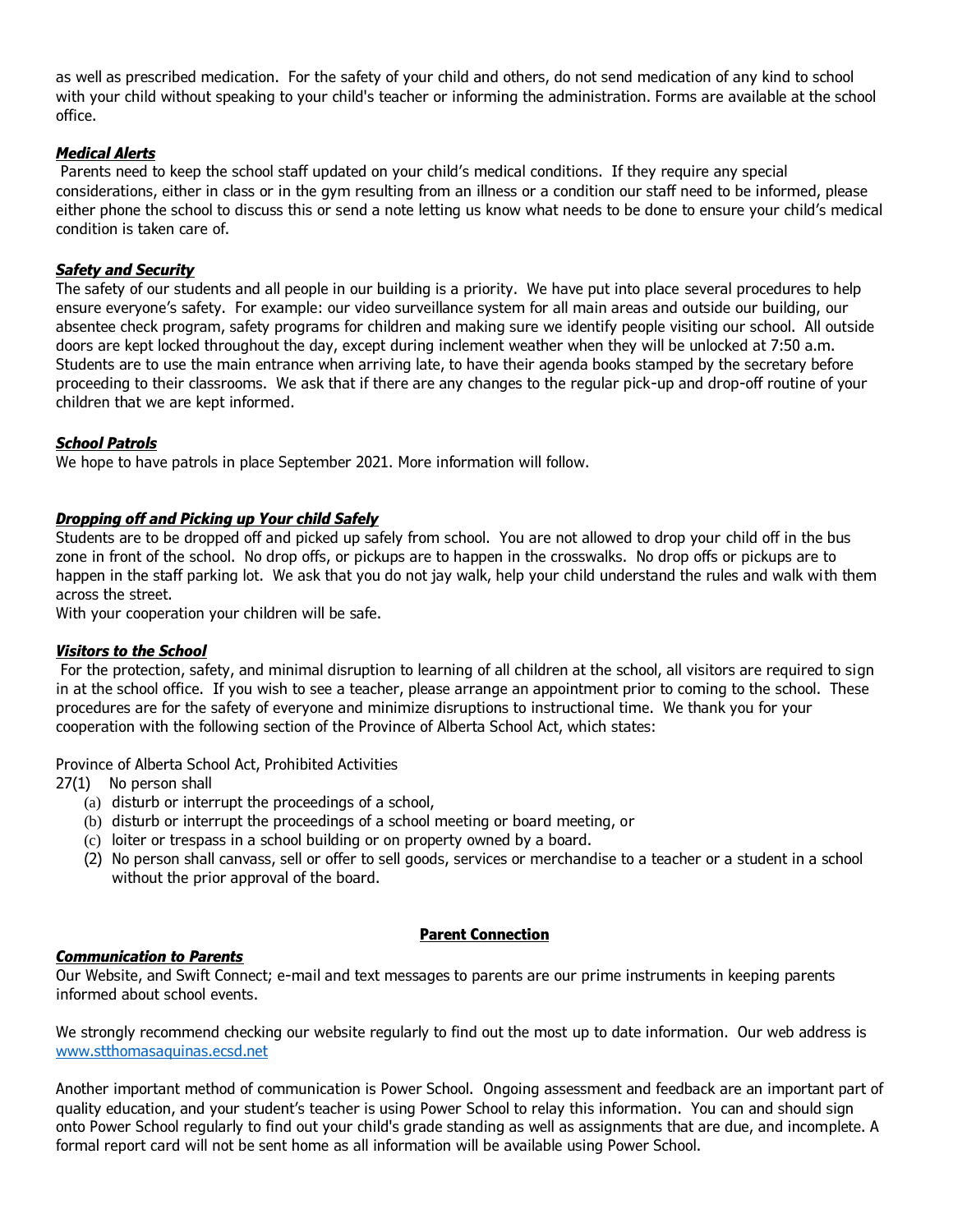Parent-student and teacher conferences will be scheduled throughout the year, but we encourage you not to wait for them if you feel a need to meet with your child's teacher or the administration. Our teachers will be contacting you early in the school year to discuss concerns they may have. Together we will help all students achieve their personal academic best.

If a concern, problem, or complaint arises, it is an Edmonton Catholic Schools Policy that you first discuss it with the specific staff member as soon as possible. If the issue doesn't get resolved it may be brought to the administration. This procedure is to be followed when dealing with any staff member.

#### *Parent Volunteers*

We welcome parent volunteers in our school to assist in a wide variety of areas such as library, hot lunches, bulletin board displays, teacher helpers, reading partners, and field trips. Please phone or write your child's homeroom teacher or the office to express your interest.

After you have arranged your volunteer time with the homeroom teacher, and for the safety and security of everyone in our school, you will be asked to sign in at the office, wear a volunteer tag, and sign out at the end of your volunteer activity. We also thank our parent volunteers for continuing to have their own children follow the school expectations even when they are volunteering in the school.

#### *Parish Link*

St. Thomas Aquinas School works in close conjunction with St. Thomas More Church located at 210 Haddow Close. The priests from St. Thomas More visit our students on a regular basis. We assist the parish in the Sacramental preparation of our students by sending home the most recent information on the programs that are offered.

The school cooperates in helping to prepare the children, through the religious education curriculum. It is the parents' responsibility to complete a book of readings and activities with their child for each sacramental preparation.

#### *Property Taxes*

The Edmonton Catholic School District appeals to all Catholic property owners and Non-Catholics who have children attending a Catholic School to make certain that they are correctly assessed as separate school supporters. When you receive your Tax Assessment notice, please confirm your school support box to read - Support - Separate - 100%.

#### *School Council*

At St. Thomas Aquinas, we value the School Council and the role this group plays in contributing to the school program. The council works closely with the school, staff, and administration to advise us, liaise with, and to inform both the school and parent community. This includes discussion on things as new policies, fundraising, and new programs. Parents are encouraged to become active members of the School Council; meeting dates and times will be posted on our school website.

#### **School Activities/Programs**

#### *Homework Policy*

In the primary grades, it is expected that most work will be completed in the allotted time in class. Students in the upper grades should expect increasing workloads. Work, which is not completed during class time, will become homework. Each student is expected to complete the assigned homework and to be prepared for class the next day. An agenda will be part of the supplies for grade K to 8. To promote lifelong learning, it is expected that students will develop the 'homework habit' by reading and practicing spelling words at home on an ongoing basis whether or not they have additional homework assignments to complete. Reading nightly is strongly encouraged for **all** grades. The guideline for the amount of time spent on homework each evening is the 10 minutes per grade rule;

| Grade 1 | $10 - 15$ minutes |
|---------|-------------------|
| Grade 2 | 20 minutes        |
| Grade 3 | 30 minutes        |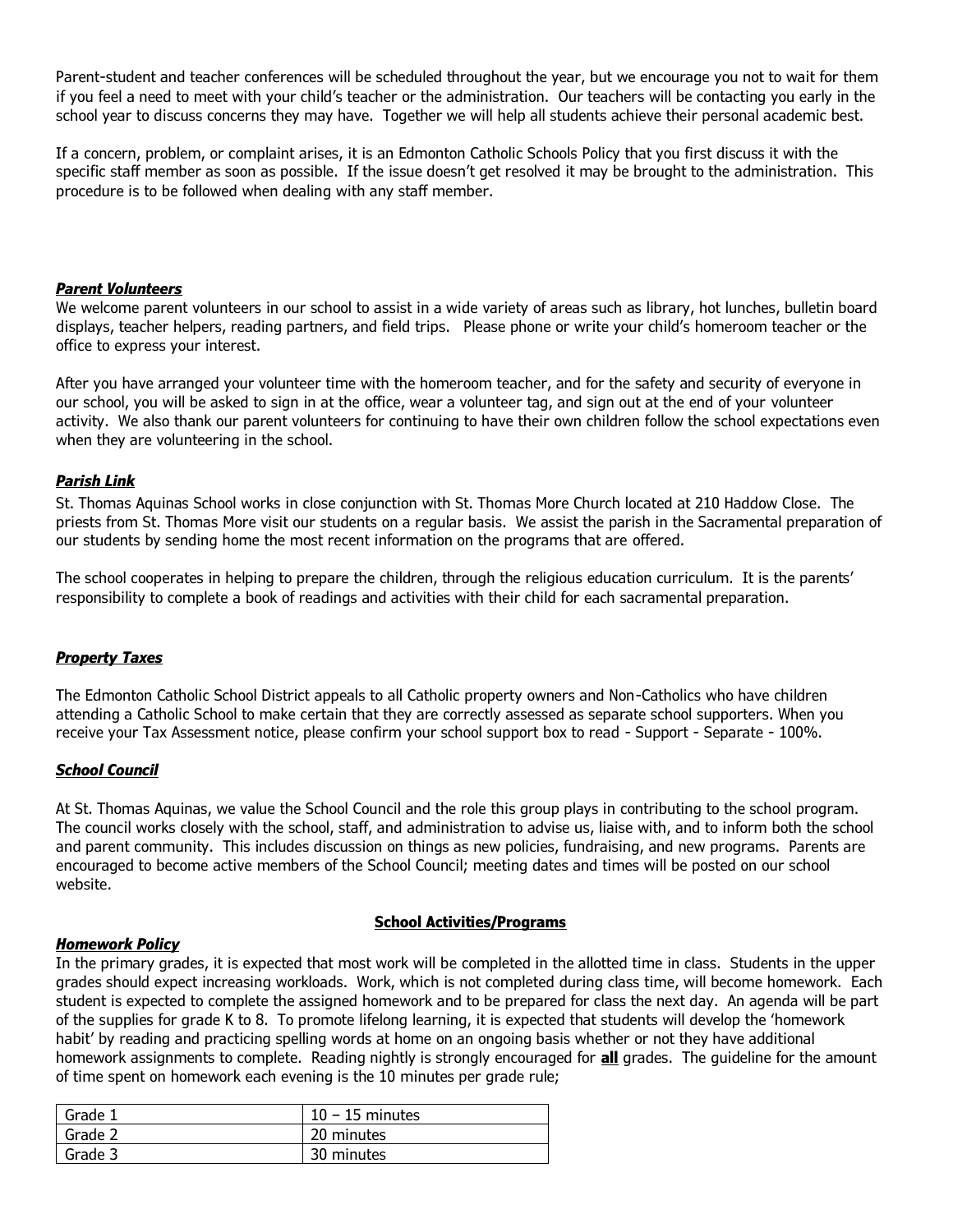| Grade 4 | 40 minutes |
|---------|------------|
| Grade 5 | 50 minutes |
| Grade 6 | 60 minutes |
| Grade 7 | 70 minutes |
| Grade 8 | 80 minutes |
| Grade 9 | 90 minutes |

# *Lunch Program Elementary*

Students eat at their desk in their classroom and need to bring their own utensils from home. Students will assume a monitoring role in each of the classrooms with the assistance of staff supervisors.

Students who bring lunch to school are required to remain at the school during the noon hour unless a permission note from parents indicating otherwise is brought to the office.

Eating lunch at school is a privilege, rather than a right. Our expectations are fairly liberal and well communicated. Repeated inappropriate behavior by a student may result in the eventual loss of this privilege.

Since lunch at school is necessary for many students, we strive to promote:

- \* A relaxing, enjoyable lunch break for students and staff;
- \* Respect for the environment.

## *Lunch Program Junior High*

The Grade 7, 8, & 9 students will eat in the gym. Students will be expected to bring their lunch and spend the eating portion of the lunchtime in the lunch area. They will not be allowed to return to their locker until the bell rings for the second portion of the lunch block. Students can then go to their locker to prepare to go outside or can make use of the Learning Commons to work on assignments that need to be completed.

St. Thomas Aquinas School has a closed campus policy, all students must stay on the property of the school for lunch unless they have permission from their parents to go home for lunch. This should be the exception not the rule.

#### *Inclusive Education:*

Using an inclusive model, our school will seek to meet students' needs in regular classroom settings. We maximize our inclusive education time by subdividing our classes, wherever possible, into smaller groups for additional support and study. These groups are flexible, rather than static, and different students may be accommodated as needs are met or as they arise. If you feel your child requires more support, please discuss this with your child's teacher; if the teacher has put supports in place to assist your child they will be informing you of this.

#### *Practicum Student Program:*

We are committed to providing future teachers and teacher assistants the opportunity to refine and use their skills within our school and we will periodically have student teachers and student teacher assistants at St. Thomas Aquinas School.

#### *School Activities*

From time to time school activities may be planned, the objectives of school activities are to:

- Reinforce skills taught during the regular programs
- Promote good sportsmanship, citizenship, and school spirit in students
- Assist in providing a varied program which enhances and promotes positive student attitudes, morale, and Christianity.

These activities will take place during the school day and may involve both the elementary and junior high students.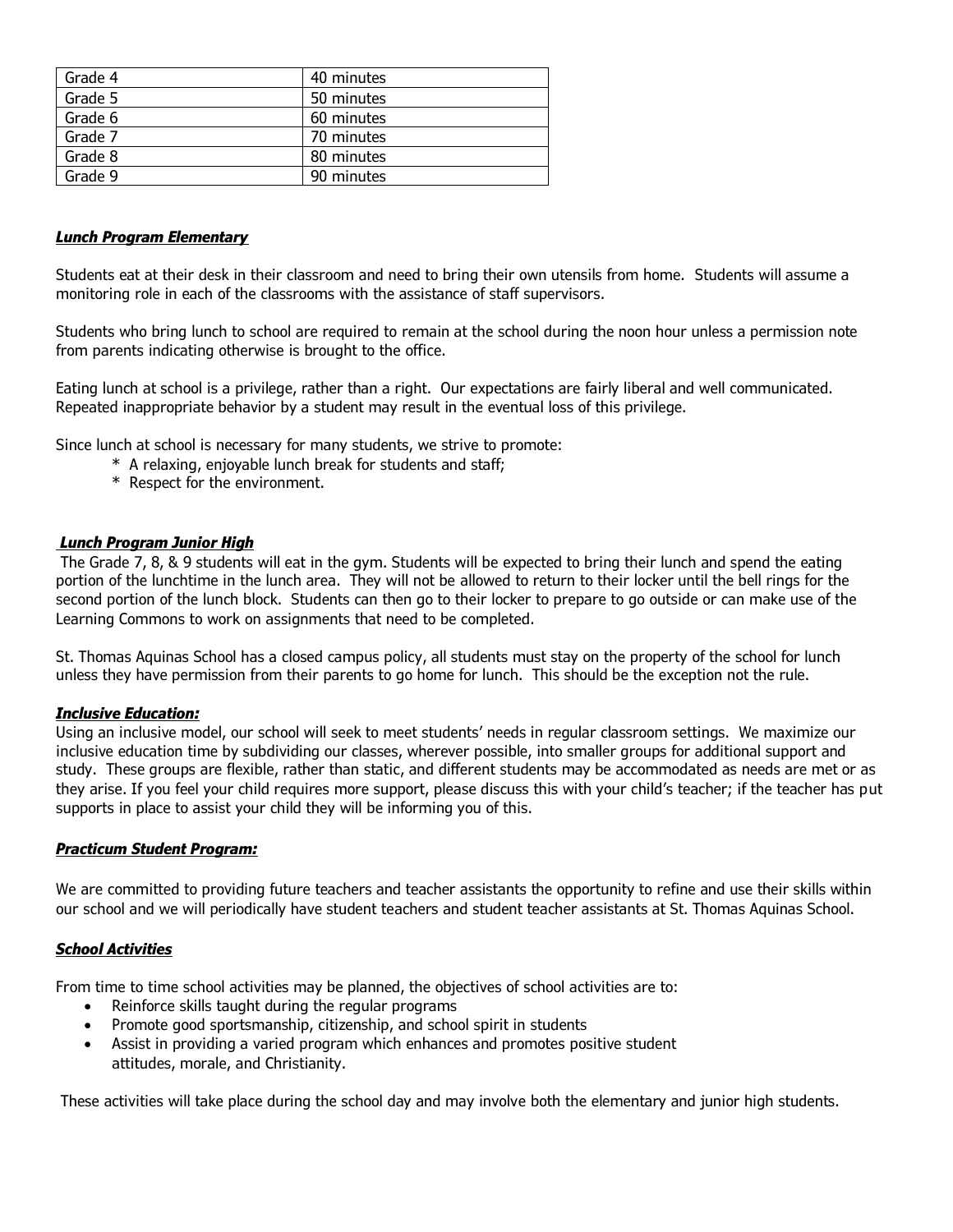# *Student Progress Reports*

Conferences, report cards, and student portfolios are used to promote good communication between parents and teachers in the reporting of student progress. The teachers of St. Thomas Aquinas School use assessment for and of learning strategies to monitor and report student progress. By assessing classroom participation, students' oral and written work, test results, quality of assignments produced, homework completion, and notebook organization teachers report student's progress. Evidence of learning, class grades and attendance information are available to parents on PowerSchool. It is important that you have an account set up on PowerSchool so that you are able to access this information. We will be sending out information on how to access your account. We will have two Demonstration of Learning evenings one in December and one in March to showcase student achievement. As we are providing ongoing assessment, the most current information will be available through Power School as such a formal printed report card will not be sent home. At the Demonstration of Learning evenings, time will be provided for you to participate in activities that demonstrate your child's learning, as well time will be set aside for you to meet with your child's teacher to discuss successes, or concerns. Meetings between parents and teachers may be required apart from the scheduled conferences. Either parents or teachers should initiate such a meeting whenever concerns arise with regard to learning.

# *Field Trips*

Throughout the school year, individual teachers plan trips. These trips are educational and planned to enhance and enrich the curriculum by extending it to real-life situations and experiences beyond the classroom. Letters regarding the type of field trip, duration, and cost will be sent home for each excursion. A stringent field trip policy and regulations were implemented by the Edmonton Catholic School District in Sept. 2001. Parent permission forms are detailed and require specific information to be completed by the parent. Your attention and co-operation in completing these forms will ensure that your child can attend. **Children cannot participate without the proper completion and return of the parent permission form**. Field trip payments must be made online only – please note cash or cheques will not be accepted.

#### *Library*

Our library is fully automated. We have an open library policy where classes are allowed to visit at any time. Students are expected to handle all books, materials, and equipment with care. In the event of loss or damage of any materials, students will be expected to reimburse the school.

#### *Lost and Found*

All personal items brought to school must have the student's name written on them. Students are encouraged to look for lost articles of clothing and to check at the office for lost personal property. **Please know that the school is not responsible for lost or stolen items.**

#### *Sports and Playground Equipment*

The school provides to each classroom a suitable number and type of play equipment. Therefore, it is not necessary for students to bring these items to school. **We strongly discourage students from bringing skateboards, roller blades, scooters, or similar "personal" play items as they pose two problems - safety and possibility of theft**. The school will take the necessary course of action to deal with safety concerns, but we cannot assume responsibility in the event of theft. Items may not be stored in the office. Our expectation for the students on the playground is that they **PLAY SAFELY and FAIRLY**.

## *Supervision*

**Elementary Students**: The students have been asked to enter the school through their assigned grade doors in the morning. Students arriving after school has begun (later than 8:11 AM) should use the front doors. Parents can assist us by helping their children remember these guidelines. Supervision in the morning begins at 7:50 a.m. Students will be expected to be outside with the supervising teacher, unless the temperature is -20 degrees Celsius or below and during inclement weather students will be allowed in and will remain in their boot rooms until bell time. Your cooperation will help to keep our students' safe.

**Junior High Students**: Students are asked to enter the building through their assigned door. At 8:06 they will be expected to go to their classrooms. All students should be in their places by 8:11 to be prepared to listen to prayer and announcements.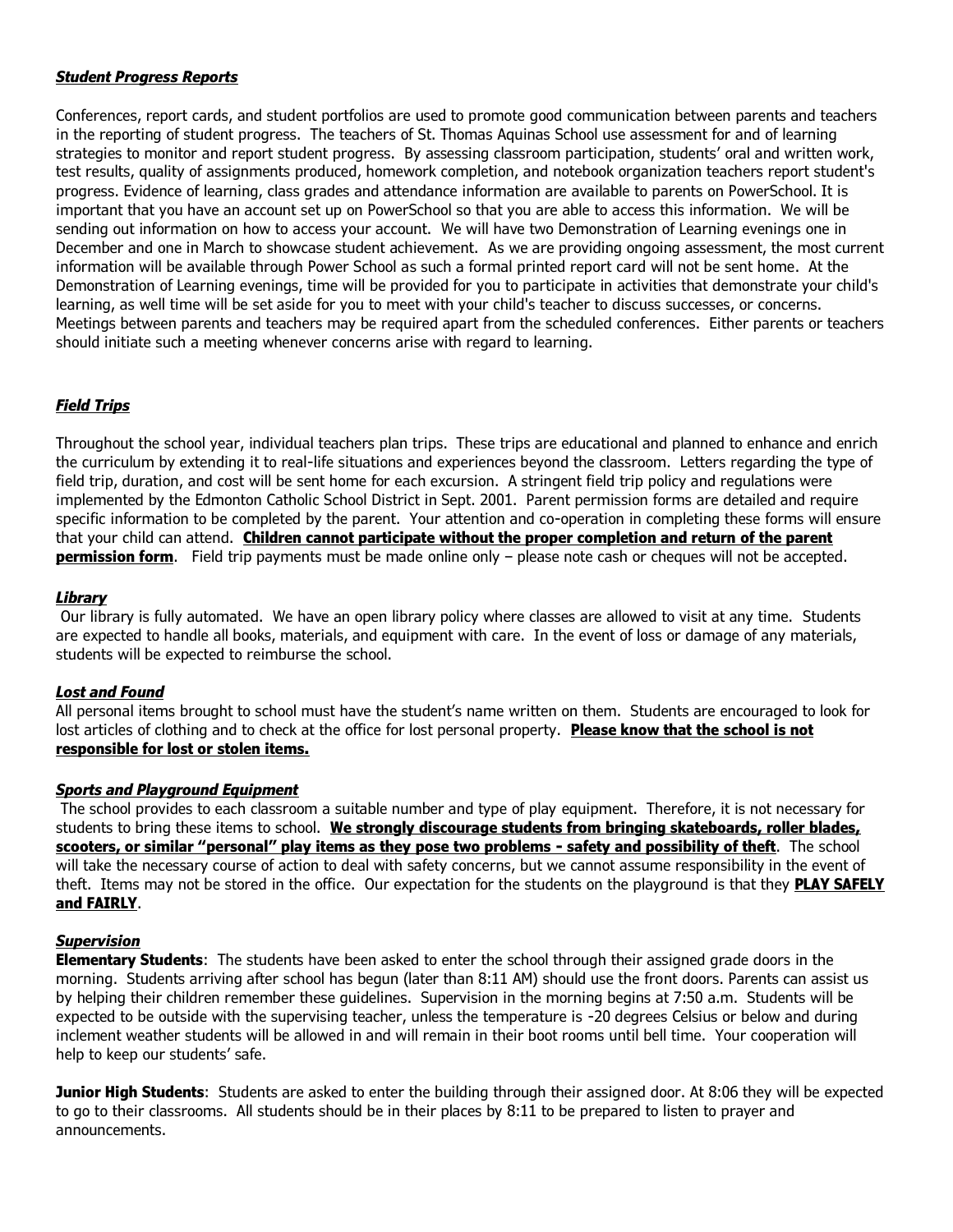# *Transportation*

ETS and Yellow bus passes are available at the office the **first week of each month**. All students riding the Yellow Bus to St. Thomas Aquinas School are required to carry a yellow bus pass. **Bus students will always be sent home on the bus unless you provide the school with a note or call to indicate that other arrangements have been made.**

We request that parents who drive their children to school drop them off in a safe area and the students proceed to the assigned grade entrances.

Please do not stop in the designated bus zones or crosswalks to drop off or pick up your children. Please note that the police can fine you \$150 for stopping or parking in this zone. Parents should not drop their children off in the staff parking lot.

# **St. Thomas Aquinas - STUDENT CODE OF CONDUCT POLICY**

St. Thomas Aquinas is committed to providing students with a school environment that is both safe and conducive to learning. We believe that parents are the most important educators of their children, and that we need to work in partnership with them to teach students to be responsible for their own actions. We believe that we are unique and worthy persons and God calls each of us to work together in love, hope and courage in our school community. Spirituality is the cornerstone of Catholic Education. We encourage personal integrity, which results in sincerity, honesty and compassion. We demonstrate responsibility in the choices we make. We believe that by striving for understanding, we provide for an environment that stimulates growth and accepts differences. We maintain, forgiveness as a basic belief of our Catholic faith that must be lived in our school, community and home. We believe that showing respect for ourselves, each other and for our environment, provides for harmony and personal growth. In accordance with the Alberta Human Rights Act, we believe that all students have a right to resources; services and facilities that are required for their learning and comfort. We celebrate our accomplishments and cherish that each person brings gifts, talents and interests to our community to develop and share. We are dedicated to teaching students' appropriate behavior towards themselves and others. We expect students to behave in an appropriate manner, which does not interfere with the learning or behavior of others. We believe that people perform better when they know what is expected of them. We affirm that the rights set out in the Alberta Human Rights Act and the Canadian Charter of Rights and Freedoms are afforded to all students and staff members within St. Thomas Aquinas School.

# **Expectations for Appropriate Behaviour**

Students and parents are to conduct themselves in a manner that is respectful and contributes to a welcoming, caring, respectful and safe learning environment that respects diversity and fosters a sense of belonging. School-wide expectations are communicated to our students by teachers in classroom discussions, by school administration in assemblies, during morning announcements and through the Agenda Book. We have set behavioral guidelines for the school as a whole and have asked each teacher to apply programs and procedures designed to maximize student learning and responsibility. Since each teacher has a different style, specific expectations and procedures will vary from class to class. Expectations of students and school rules are outlined at the beginning of the year and are regularly reviewed with students. Students are expected to conduct themselves according to the requirements set out in the Education Act and are outlined as follows:

# **School Act Part 1, Section 12—Student Responsibilities**

A student shall conduct himself or herself so as to reasonably comply with the following code of conduct:

- 1. be diligent in pursuing the student's studies;
- 2. attend school regularly and punctually;
- 3. co-operate fully with everyone authorized by the board to provide education programs and other services;
- 4. comply with the rules of the school;
- 5. account to the student's teachers for the student's conduct;
- 6. respect the rights of others;
- 7. ensure that the student's conduct contributes to a welcoming, caring, respectful and safe learning environment that respects diversity and fosters a sense of belonging
- 8. refrain from, report and not tolerate bullying or bullying behaviour directed toward others in the school, whether or not it occurs within the school building, during the school day or by electronic means;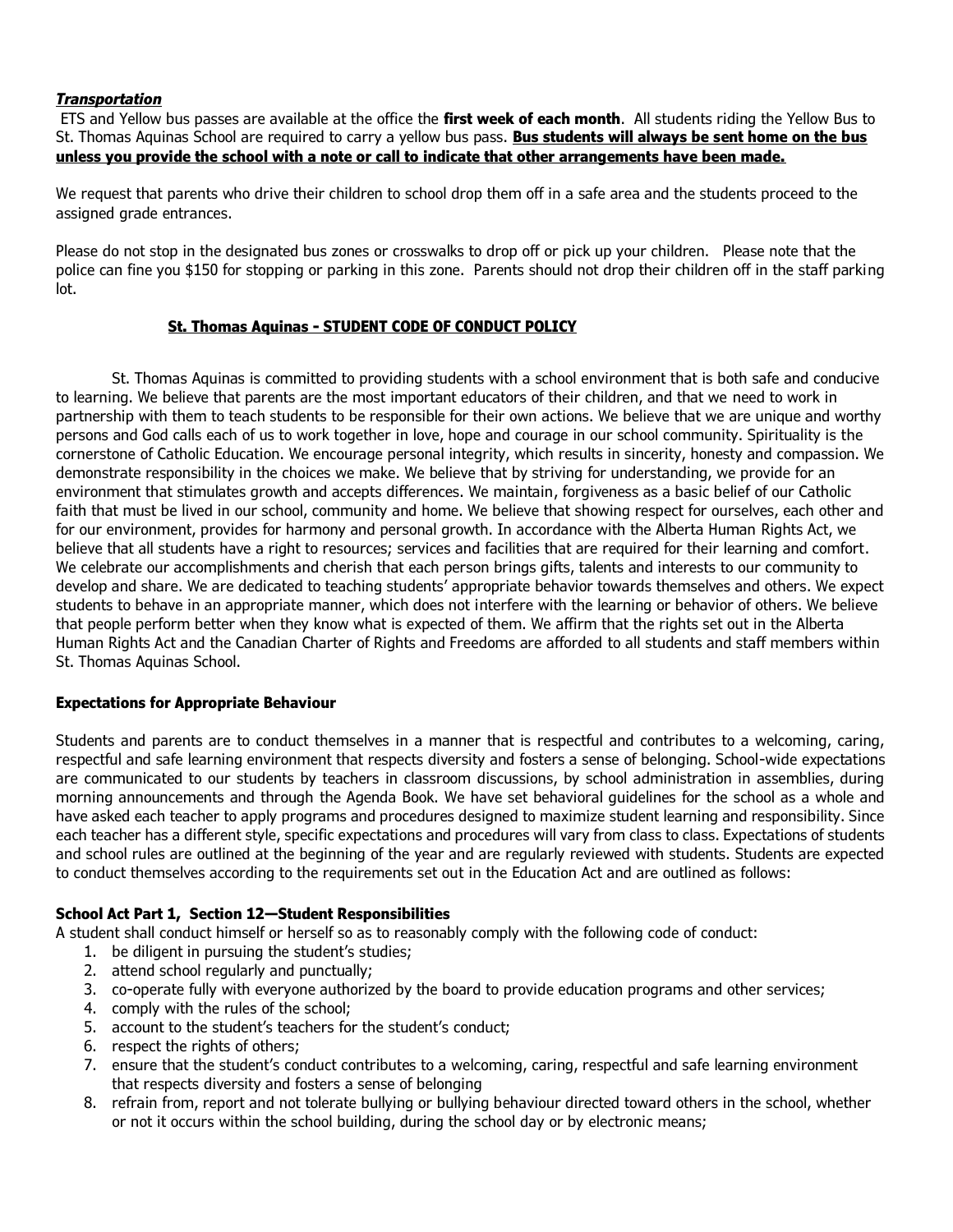9. positively contribute to the student's school and community.

#### **School Act Act Part 1, Section 16.2—Parent Responsibilities**

A parent of a student has the responsibility

- 1. to take an active role in the student's educational success, including assisting the student in complying with section 12,
- 2. to ensure that the parent's conduct contributes to a welcoming, caring, respectful and safe learning environment,
- 3. to co-operate and collaborate with school staff to support the delivery of supports and services to the student,
- 4. to encourage, foster and advance collaborative, positive and respectful relationships with teachers, principals, other school staff and professionals providing supports and services in the school, and
- 5. to engage in the student's school community.

## **Expectations of Student Behaviour:**

Students are expected to follow the expectations set out in the School Act; our school discipline policy; and the expectations set out by their teachers. These details are described below; and are given to students by their teachers at the beginning of each year, student expectations are not exclusive to these detailed.

#### **Electronic Device Policy**

Students are allowed to bring their own electronic devices to class, for the purpose of having access to technology that will assist them with their studies. Students will be allowed to carry devices that will give them easy access to the technology they might need to help them with research or note taking. Students who are carrying phones with these capabilities will be expected to; use only with teacher direction, not to use these devices for texting, picture taking or making phone calls during the school day. Both parents and students must understand that communicating via texts or phone calls during the school day is prohibited. We expect that if parents need to get in touch with their child during the day, they will do so by contacting the main office. In reverse if students need to get in touch with their parents we would expect that, this would be done via the office. Students are not allowed to take or make calls during the day. If a student needs to leave school for any reason this needs to be communicated through the office. Students and parents are expected to read and sign our ECSD Responsible Use Agreement; as well as read and understand the digital citizenship information. As we move forward to meet the learning needs of our digital generation we need to teach them to use technology responsibly so that they continue to ensure their privacy and the privacy of others is maintained.

#### **Appropriate Dress**

Rapidly changing styles and fashions make it impossible to suggest a definite standard of dress; however, students should dress in a manner consistent with Christian values, educational goals, school activities, and the weather. During warm weather, shorts may be worn if they are a proper length and fit, necklines must be appropriate. Logos on clothing should have appropriate language and design. Students dressed inappropriately will be asked to go home to change or have clothes brought to school for them.

Outdoor footwear cannot be worn in the school. Students require indoor footwear that is to be left at school (no black soled runners please). Hats are not to be worn indoors and once in the classroom, no outdoor clothes should be worn.

#### **Closed Campus**

St. Thomas Aquinas School has a closed campus policy, all students must stay on the property of the school during school hours including lunch; unless they have permission from their parents to go home and these arrangement must be made with the administrative staff.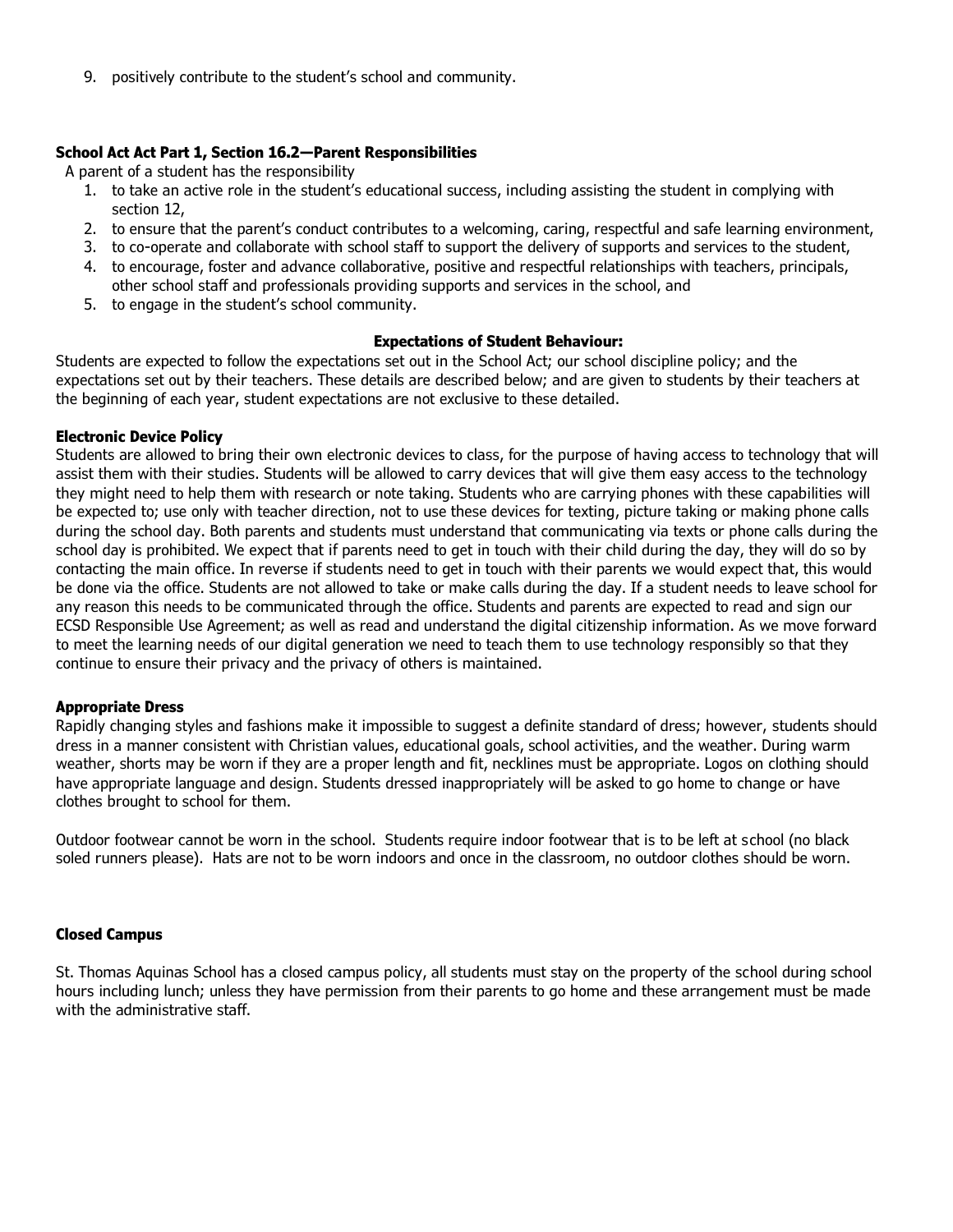# **Unacceptable Behaviour**

# **Bullying**

Bullying is defined in law as "the repeated intimidation of others by the real or threatened infliction of physical, verbal, written, electronically transmitted or emotional abuse." Students who experience bullying are encouraged to report such incidents to their teachers, parents, and the administration depending on the severity and frequency of the action. Students will be taught how to recognize and deal with bullying. Bullying of students could result in an immediate suspension from school. As well, the police maybe be involved in the investigation of bullying incidents. Any person who repeatedly bullies a minor (under the age of 18) in a public place could be subject to a \$250 fine.

# **Discrimination**

We affirm that pursuant to the Alberta Human Rights Act and the Canadian Charter of Rights and Freedoms, students and staff members are protected from discrimination. More specifically, discrimination refers to any conduct that serves to deny or discriminate against any person or class of persons regarding any goods, services, accommodation or facilities that are customarily available to the public, and the denial or discrimination is based on race, religious beliefs, colour, gender, physical disability, mental disability, ancestry, place of origin, marital status, source of income, family status or sexual orientation. Students who experience discrimination are encouraged to report such incidents to their teachers, parents and the administration depending on the severity and frequency of the actions. Students will be taught how to recognize and deal with discrimination.

# **Defiance and Repeated Violation of General Expectations**

Repeated violation of general expectations or a continual disregard of classroom rules may result in an out-of-school suspension any act of defiance, that is, refusing to comply with a reasonable request from a staff member, may result in an immediate suspension.

# **Physical / Verbal Abuse or Harassment**

Physical abuse of any type to anyone could result in an immediate suspension. Verbal intimidation or harassment could also result in an immediate suspension. At St. Thomas Aquinas, there is no such thing as "play fighting" – and therefore this will not be considered an acceptable excuse for physical contact with another student. Police may be involved if this is deemed to be appropriate by school administration.

IMPORTANT NOTE: Students who choose to watch or encourage other students in a physical fight might also be suspended from school. The fact that they have an audience encourages those students who are fighting to continue the conflict, as they do not want to "lose face" in front of their peers. Thus, the spectators are viewed by school administration as being a major contributing factor to the continuation of the fighting, and they will be treated accordingly.

# **Improper or Profane Language**

The use or display of improper or profane language could result in a suspension from school. Students who use profane language in addressing a teacher will be suspended from school.

# **Vandalism**

Vandalism to school property will result in an immediate suspension and/or community service\* depending on the circumstances. Students will be expected to pay fully for any damages caused deliberately or through carelessness.

\*Community service occurs when a student is assigned to do work to assist any of the adults in the school (i.e.: teachers, custodians, support staff). This is for a specific number of hours in a specified period of time.

# **Theft**

Theft of property, either from the school or from another person is strictly prohibited. Restoration of the stolen property is mandatory. In some instances, cases of theft would be referred to the police.

# **Illegal Drugs or Substances**

Possession or use of illegal drugs or substances on school property or in sight of school property will result in an immediate suspension and may lead to expulsion from the school. In cases of drug use, the police will be involved in the investigation and charges could be laid.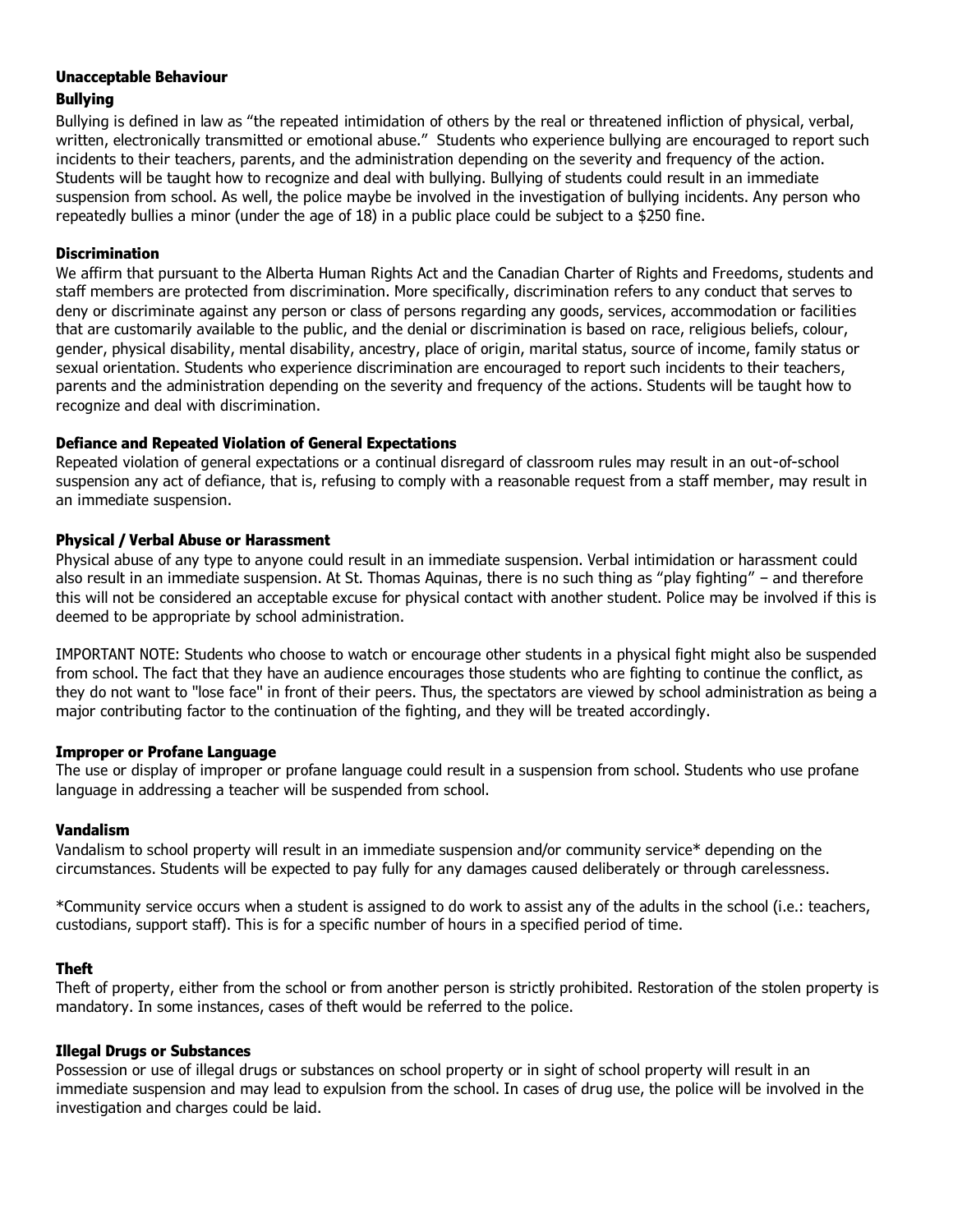# **Behavior Dangerous to Self or Others**

Students who engage in reckless or dangerous behavior could be suspended from school. If appropriate, the police will also be involved in the investigation.

# **Weapons**

Possession of a weapon or presentation of any object meant to threaten or intimidate will result in an immediate suspension. Any item that could be used as a weapon and is brought to school will be confiscated and turned over to the police. Police may be involved if this is deemed to be appropriate by school administration.

IMPORTANT NOTE: This rule also applies to toy knives and guns. Simulated weapons will be treated in the same fashion as real weapons. They have no place in a school environment.

# **CONSEQUENCES FOR INAPPROPRIATE BEHAVIOR**

We concentrate on positive behavior and attitudes, however, there are times when a student has difficulty recognizing their responsibility as a student. In such cases, we have outlined a number of possible consequences for behavior. When a student behaves inappropriately, they can expect that the staff member present (teacher, administrator, teacher assistant, support & caretaking staff) will apply the most appropriate action. Based on individual needs, the policy contains a continuum of support to correct the unacceptable behaviors as well as support student who are impacted by inappropriate behavior. These are some of the consequences and supports that may be put in place:

- Verbal reprimand
- Restriction of privileges and activities
- Detention of student
- Parental involvement
- Parent-student conference with school staff
- Verbal or written apology by student
- Problem solving, monitoring or reviewing behavior expectations
- Replacement or repair of damaged property
- Temporary exclusion of student from class
- Bus suspension for students riding the bus
- In-school suspension
- Out-of school suspension severe breach of conduct will be suspended in accordance with section 31 of the Education Act.
- Behavior contract
- Involvement of outside agencies
- Supports for both the instigator and the victim will be made available as needed, they may include: Access to an Emotional Behavioral Specialist; Family School Liaison Worker; a referral to the appropriate Mental Health Supports.
- Involvement of Police
- Recommendation for expulsion